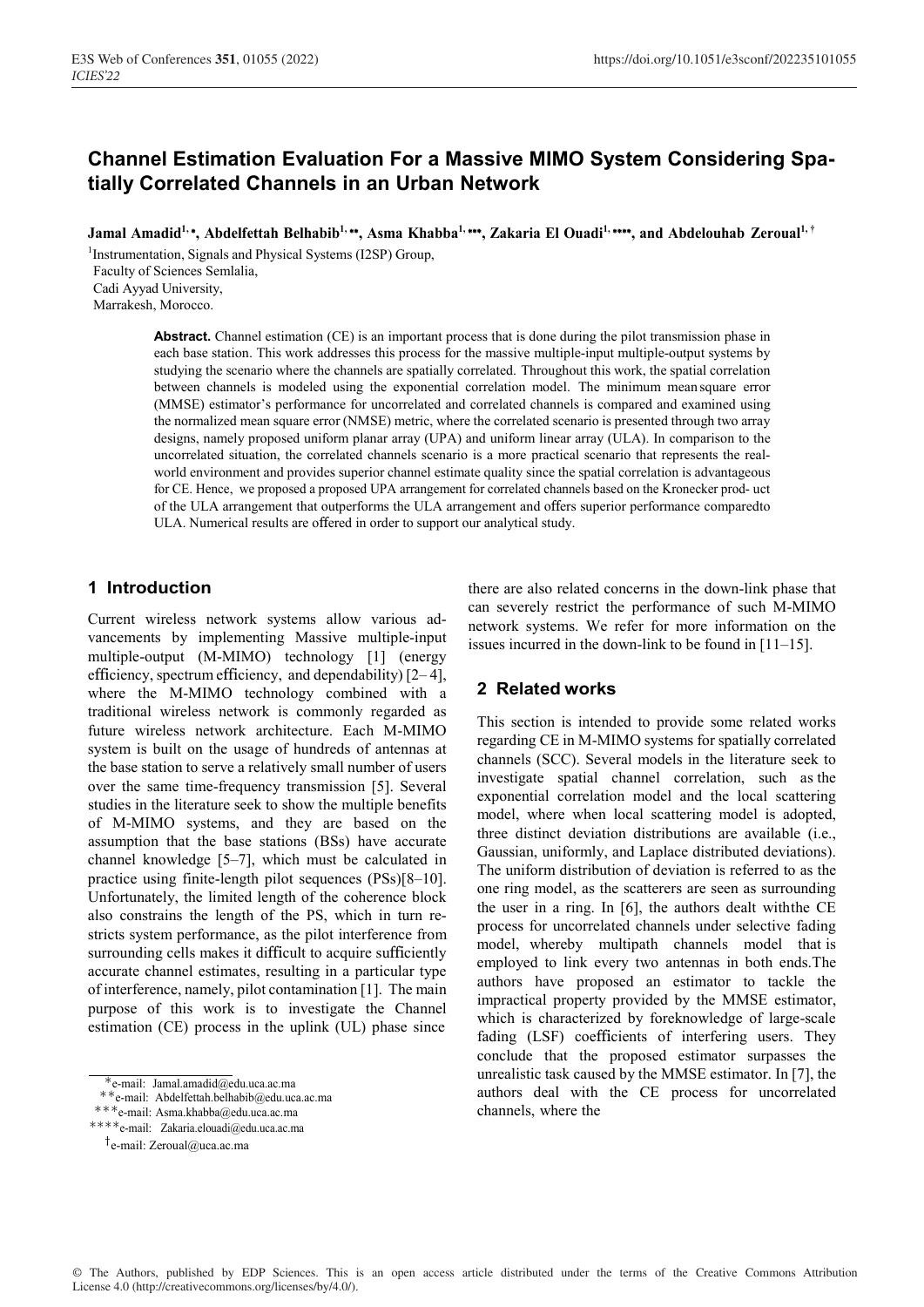authors have proposed an estimator to resolve the unrealistic property generated through the MMSE estimator, which is represented by the prior knowledge of LSF coefficients regarding the interfering users. They concluded that the proposed estimator is overcome the unrealistic task provoked by the MMSE estimator. In [16], the authors address the spatial correlation by considering the LSF variation over the grid, concluding that the capacity increases unboundedly as the number ofantennas (NoA) in the system increases regardless of whether the pilot contamination existed.

#### **3 System Model**

This section discusses the system model utilized in this study, where the channels are considered to be correlated since they describe the most realistic situation. The  $g_{ilk}$ signify the channel vector from the  $k_{th}$  user in the  $j_{th}$  cell to the N antennas at the  $l_{th}$  BS, which is defined as  $\mathbf{g}_{ilk}$  =  $[g_{jlk1}, g_{jlk2}, \ldots, g_{jlkN}]^T \sim \mathbb{CN}(0_N, \mathbf{R}_{jlk}),$  here  $\mathbf{R}_{jlk} \in \mathbf{C}^{N \times N}$ depict a semi-defined positive channel covariance matrix. It is worth noting that  $\mathbf{R}_{ilk}$  isn't a unity matrix, since it defines macroscopic phenomena such as path loss in multiple directions and spatial correlation of the channel. In the other hand, users in all cells transmit their UL PS at the same time, whereas PSs utilized in one cell are replicated in all others (i.e., giving rise in the PC issue). In other words, the reuse of frequency is one. Moreover, the PS dispatched by the  $k_{th}$  user is denoted by  $\psi_k \in \mathbb{C}^{\tau}$ , where  $\tau$  indicates the PS length. To define a global matrix regarding each cell, we denote  $\Psi \in \mathbb{C}^{\tau \times K}$  as the global matrix, which also exhibits the following feature  $\Psi^H\Psi =$  $\mathbb{I}_N$  where  $\Psi = [\psi_1, \psi_2, ..., \psi_K]$ . Each PS  $\psi_k$  exhibits the following feature  $\psi_k^H \psi_k = 1$ ,  $\forall k$ . For all users in each cell (i.e., *K* users ), the global matrix  $\tau \times K$  of the PS becomes  $\Psi^H \Psi = \mathbb{I}_N$ ,  $\forall k$ , where  $\Psi = [\psi_1, \psi_2, ..., \psi_K]$ . The UL signal  $Y_i$  received at the  $j_{th}$  BS can be written as

$$
Y_j = \sqrt{\eta} \sum_{l=1}^L G_{jl} \Psi^H + B_j \qquad (1)
$$

Here,  $\eta$  indicates the UL transmit power whereas,  $B_j^{N \times \tau}$ represents the noise matrix, and every element of  $B_j^{N \times \tau}$ follow a  $\mathcal{CN}(0,1)$ .

#### **4 Channel Estimation**

An acceptable and adequate statistic is used to compute the estimation of channel  $g_{ijk}$ , which may be presented as follows [17]

$$
\chi_{jk} = \hat{g}_{jjk} = \frac{1}{\sqrt{\eta}} Y_j \phi_k = \sum_{l=1}^{L} g_{jlk} + w_{jk} \quad (2)
$$

Here,  $w_{jk}$  is a vector originating from the product of the noise matrix with the PS of the  $k_{th}$  user divided by the square root of pilot power,  $\eta$ , as shown in the equation bellow

$$
w_{jk} = \frac{1}{\sqrt{\eta}} W_j \phi_k \sim \mathcal{CN}(0_N, \frac{1}{\eta} \mathbb{I}_N)
$$
 (3)

#### **4.1 MMSE-based Channel Estimation**

The MMSE CE is a statistics estimator that belongs to the category of Bayesian estimators as stated in [17-19]. For computing, the estimate of the channel  $\mathbf{g}_{iik}$ , the expression of the estimated vector is written as

$$
\hat{\mathbf{g}}_{jjk} = \mathbf{R}_{jjk} \mathbf{\Psi}_{jk}^{-1} \chi_{jk} \tag{4}
$$

The independence between the vector estimate  $\hat{\mathbf{g}}_{jjk}$  and the estimation error  $\tilde{\mathbf{g}}_{ijk} = \mathbf{g}_{ijk} - \hat{\mathbf{g}}_{ijk}$  is a specific property of the MMSE channel estimator under the Gaussian model. In addition,  $\hat{\mathbf{g}}_{ijk}$  and  $\tilde{\mathbf{g}}_{ijk}$  are randomly distributed vectors as  $\hat{\mathbf{g}}_{jjk} \sim \mathcal{CN}(\mathbf{0}_N, \mathbf{R}_{jjk}\mathbf{\Psi}_{jk}^{-1}\mathbf{R}_{jjk})$  and  $\tilde{\mathbf{g}}_{jjk} \sim \mathcal{CN}(\mathbf{0}_N, \mathbf{R}_{jjk}(\mathbf{I}_N - \mathbf{R}_{jjk}))$  $\Psi_{jk}^{-1}$ **R**<sub>jjk</sub>)). So, the estimated vector  $\hat{\mathbf{g}}_{ijk}$  is not correlated with the de-spread vector (i.e., received vector)  $\chi_{jk}$  (i.e.,  $Cov(\hat{\mathbf{g}}_{iik}, \chi_{ik}) = 0$ ). Consequently, both the estimated vector and the estimation error vector have no influence on  $\chi_{ik}$ . Using the MMSE estimator, the NMSE expression is written as follows

$$
\Pi_{jk} = \frac{1}{N} \mathbb{E} \{ \| \hat{g}_{jjk} - g_{jjk} \|^2 \} = \frac{1}{N} Tr[\mathbf{R}_{jjk} - \mathbf{R}_{jjk} \mathbf{R}_{jk}]
$$
\n(5)

#### **5 Spatial Correlation Model**

The exponential correlation model (ECM) is investigated in our study for a ULA, adopting E.Bjornson's work [16]. As a result of modeling the channels correlation, the ECM can be represented as

$$
[\mathbf{R}]_{m,n} = \beta r^{|n-m|} e^{i\varphi(n-m)} 10^{(f_n + f_m)/20}
$$
 (6)

Here,  $\beta$ ,  $\varphi$ , and  $r$  represent, respectively, the LSF coefficient, the Angle of Arrival (AoA) ( it is considered to be in the range of  $-\pi$  to  $\pi$ ), and the correlation coefficient. In addition,  $(f_n, f_m) \in f_1, ..., f_M \sim \mathcal{CN}(0, \sigma^2)$  allows for independent LSF variations throughout the array. The ECM shown in equation (6) is adequate only for the ULA arrangements, it is not applicable for the proposed UPA arrangement. Luckily, the authors in [20] have shown that the covariance matrix of proposed UPA arrangement can be proxied using the Kronecker product of two ULA arrangements, i.e., the first one being in the horizontal dimension while the second is in the vertical dimension (VD), which allows us to write the covariance matrix of the channel for the proposed proposed UPA arrangement in the following form

$$
\mathbf{R} \approx \mathbf{R}_h \otimes \mathbf{R}_v \tag{7}
$$

Here, we assume that we use a co-polarised antenna array. In addition,  $\mathbf{R}_h \in \mathbb{C}^{N_h \times N_h}$  and  $\mathbf{R}_v \in \mathbb{C}^{N_v \times N_v}$  represent the horizontal and vertical channel covariance matrix successively, where the NoA in horizontal and VD must obey the following constraint  $N = N_h N_v$ . In addition, the vertical AoA is indicated by  $\phi \in [-\pi/2, +\pi/2)$ , whereas the horizontal AoA is denoted by  $\varphi \in [-\pi, +\pi)$ .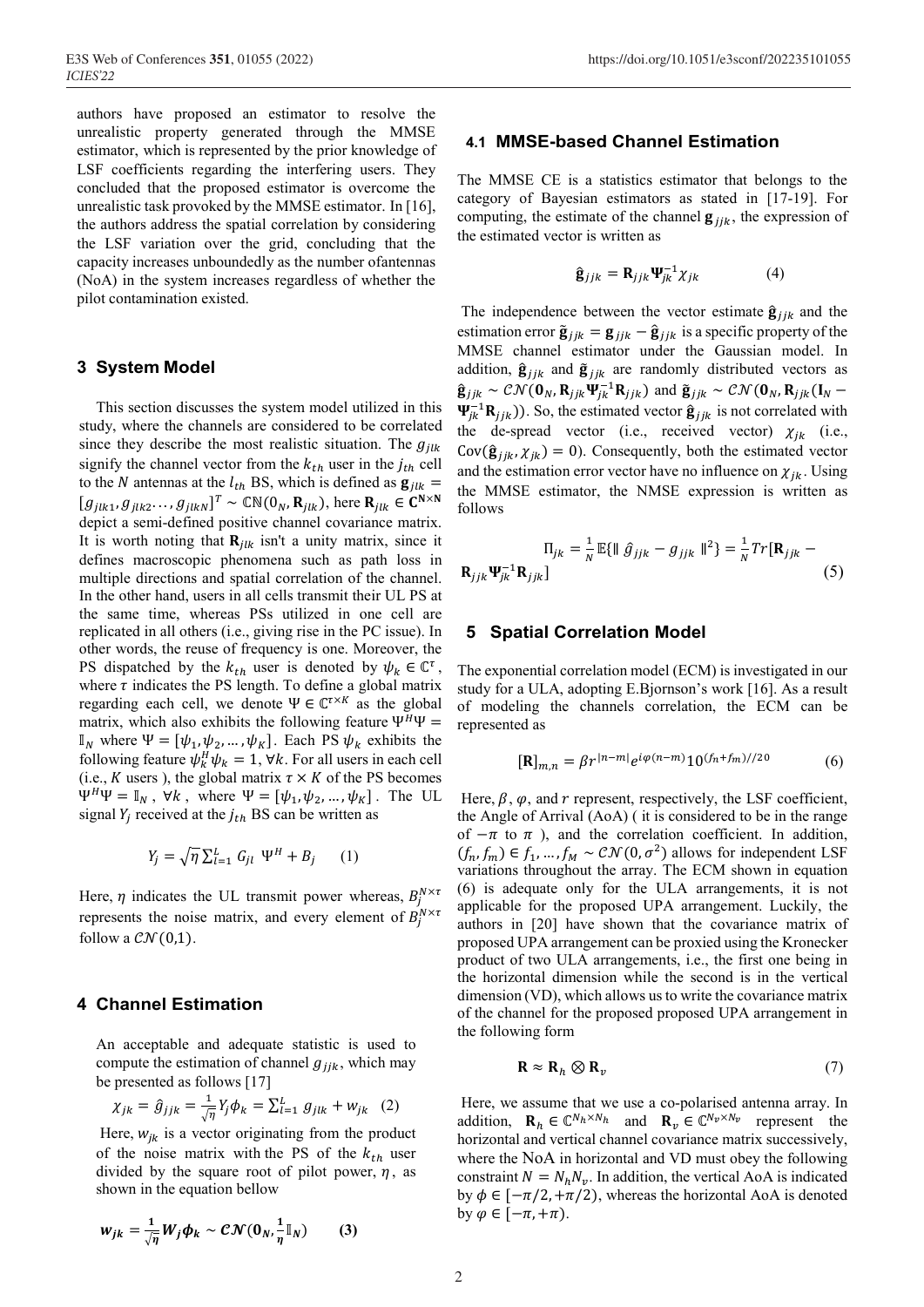In addition,  $\mathbf{R}_h$   $C^{N_h} \notin \mathbb{R}^{N_h}$  and  $\mathbf{R}_v$   $C^{N_h} \notin \mathbb{R}^{N_h}$  represent the Here, we assume that we use a co-polarised antenna array. horizontal and vertical channel covariance matrix successively, where the NoA in horizontal and VD must obey the following constraint $N = N_h N_v$ . In addition, the vertical AoA is indicated by  $\phi \in [-\pi/2, +\pi/2)$ , whereas the horizontal AoA is denoted

by  $φ ∈ [-π, +π)$ .

# **6 Simulation Results**

In this segment, analytical results are provided to sup- port our theoretical result. Besides, since we deal with SCC, an ECM is provided to illustrate the correlation among channels [16, 21]. Duringthis section, we have taken into account that the NoA at the BS is setting to  $N = 100$ (except for the result shown in Figs.  $(1)$  and  $(2)$ ), whereas the standard deviation is adjusted to  $\sigma = 4$  (except for the result shownin Fig. (3)) and the correlation coefficient is fixed to  $r = 0.5$  (except for the result shown in Fig.  $(4)$ ). In Fig. 1, we



**Figure 1.** NMSE versus the effective SNR, η

present the NMSE versus the effective Signal-to-noise ratio (SNR), η, for different NoA at the BS (i.e., *M* = 4 and  $M = 100$  only for correlated scenario). The MMSE estimator's performances are investigated for the correlated and uncorrelated situations. According to Figure (1), increasing the NoA at the BS in the ULA or proposed UPA arrangements improves the MMSE estimator's performance. In other words, when the



**Figure 2.** NMSE with respect to the number of BS antennas, *N*.

Furthermore, the correlatedsituation is given by two cases: In the first case, the BS is fitted with a ULA, whereas, in the second case, theBS is fitted with a proposed UPA. The MMSE estimator with proposed UPA arrangement provides better performance compared to the ULA arrangement, which can be explained by the fact that the proposed UPA arrangements have a more confined configuration compared to ULA. Onthe other hand, the implementation of the proposed UPA arrangement can provide superior performance in termsof CE compared to ULA since it may be installed on the front of enormous buildings in order to send and receive signals to all directions.

The Fig. 3 presents the NMSE performance against



BS is fitted with ULA or proposed UPA and the NoA at the BS increases, the performance of MMSE is improved. In addition, the proposed UPA **argament is** with respect to the standard deviation, σ. provided an improved performance compared to the studied situations, even if for a small NoA at the BS as the proposed UPA arrangements have a more confined configuration compared to ULA.

In Fig. 2, we show the NMSE versus the NoA at the BS, *N*. Accordingly, the MMSE estimator under the uncorrelated situation displays a consistent NMSE value that remains unchanged over the whole range of BS antennas examined.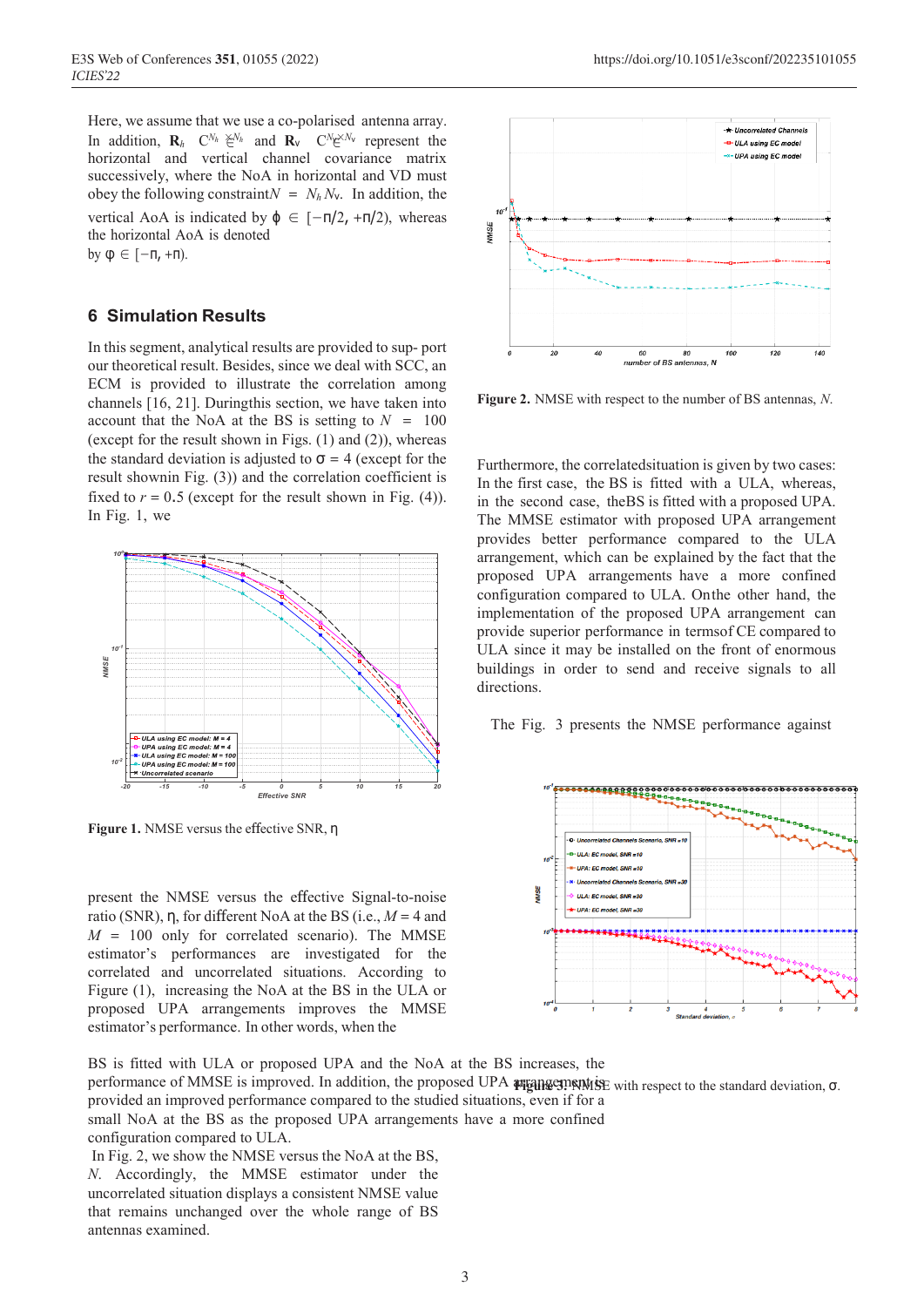the standard deviation,  $\sigma$  for two SNR value (i.e., the *S NR* is adjusted to 10 and 30 respectively). According to the figure, the MMSE estimator under the uncorrelated situation displays a consistent NMSE value that remains unchanged throughout the whole range of standard deviationvalues. Furthermore, the correlated situation is givenby two cases: In the first case, the BS is fitted with a ULA, whereas, in the second case, the BS is fitted with a proposed UPA. The MMSE estimator with proposed UPA arrangement provides better performance compared to the ULA arrangement for all standard deviation values and in both studied SNR situations. It's worth noting that a higher shadow fluctuation leads to a higher degree of spatial correlation, which makes the CE process more promotes, thereby improving the CE method.



**Figure 4.** NMSE versus the correlation factor, *r*

The Fig. 4 presents the NMSE performance against the correlation factor, *r* for two SNR value (i.e., the *S NR*is adjusted to 10 and 20 respectively). According to the figure, the MMSE estimator under the uncorrelated situation displays a consistent NMSE value that remains unchanged throughout the whole range of correlation factor values. Furthermore, the correlated situation is givenby two cases: In the first case, the BS is fitted with a ULA, whereas, in the second case, the BS is fitted witha proposed UPA. The MMSE estimator with proposed UPA arrangement provides better performance compared to the ULA arrangement for all correlation factor values and in both studied SNR situations. The spatiality is not sufficiently strong to give any advantage to the CE processuntil it reaches a degree of correlation of about 0.6. Once the correlation factor approaches the completely correlated case (i.e.,  $r = 1$ ), a CE error two times smaller than the uncorrelated case can be achieved using ULA and proposed UPA, as can be seen in the two SNR cases studied.

# **7 Conslusion**

This paper has addressed the CE process for the M-MIMOsystem by considering the scenario where the channels are spatially correlated. Specifically, this is done by modelingthe spatial correlation using the ECM. Furthermore, throughout this work, we have analyzed and evaluated the MMSE estimator's performance for uncorrelated presented through two array designs, namely proposed UPA and ULA. Conclude that the spatial correlation is advantageous for CE since the proposed UPA configuration offers superior performance compared to ULA in all studies circumstances. In addition, we concluded that the correlated situation provides a higher CE quality compared to the uncorrelated situation even if the BS is fitted with ULA only.

#### **References**

- [1] Marzetta, Thomas L. "Noncooperative cellular wireless with unlimited numbers of base station antennas." *IEEE transactions on wireless communications* 9.11 (2010): 3590-3600.
- [2] Rusek, Fredrik, et al. "Scaling up MIMO: Opportunities and challenges with very large arrays." *IEEE signal processing magazine* 30.1 (2012): 40-60.
- [3] Larsson, Erik G., et al. "Massive MIMO for next generation wireless systems." *IEEE communications magazine* 52.2 (2014): 186-195.
- [4] Amadid, Jamal, et al. "On channel estimation and spectral efficiency for cell‐free massive MIMO with multi-antenna access points considering spatially correlated channels." *Transactions on Emerging Telecommunications Technologies*: e4438.